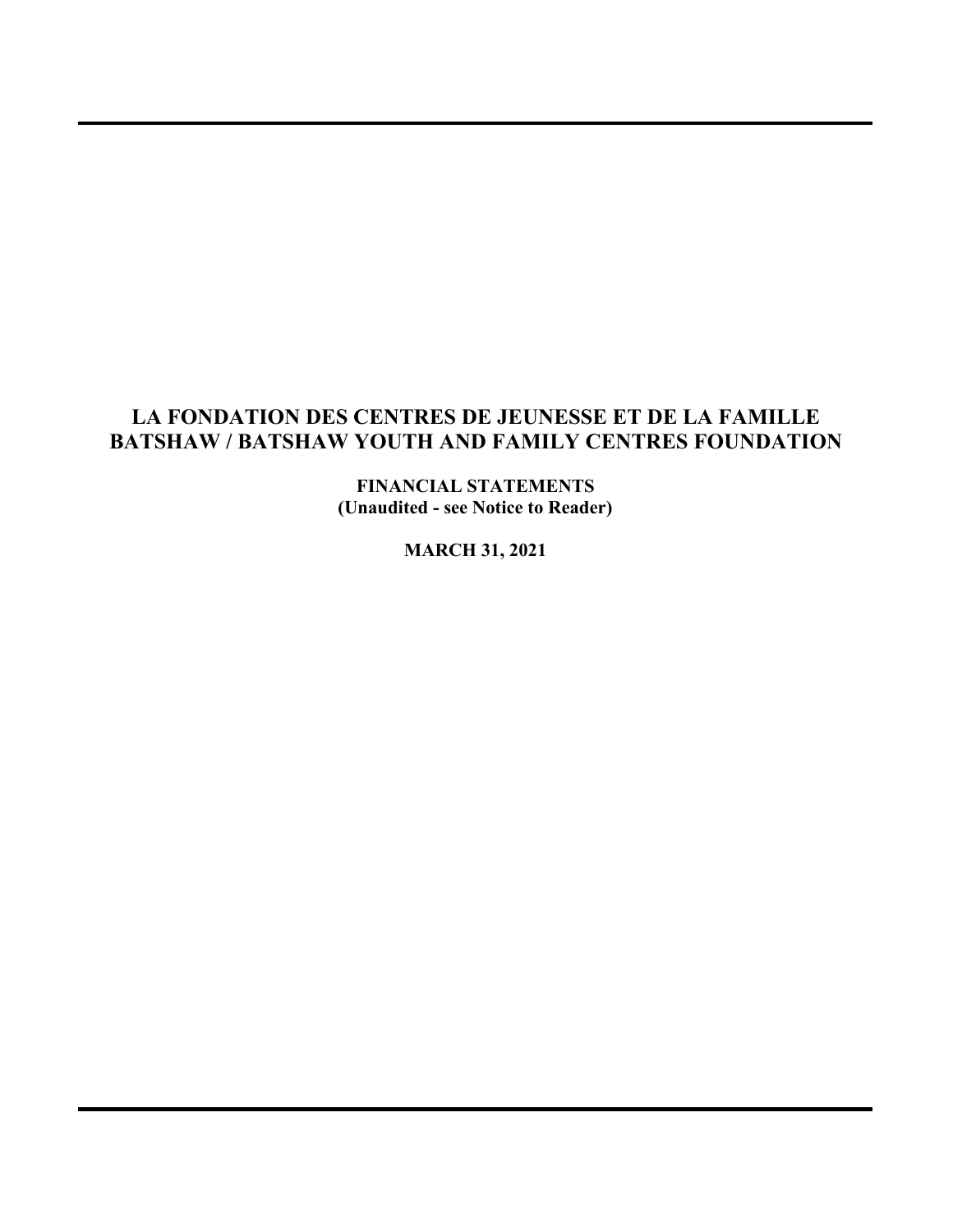#### **CONTENTS (Unaudited - See Notice to Reader)**

## **MARCH 31, 2021**

| Notice to Reader                               |                |
|------------------------------------------------|----------------|
| Statement of Financial Position (Unaudited)    | 2              |
| Statement of Operations (Unaudited)            | 3              |
| Statement of Changes in Net Assets (Unaudited) | $\overline{4}$ |
| Notes to Financial Statements (Unaudited)      |                |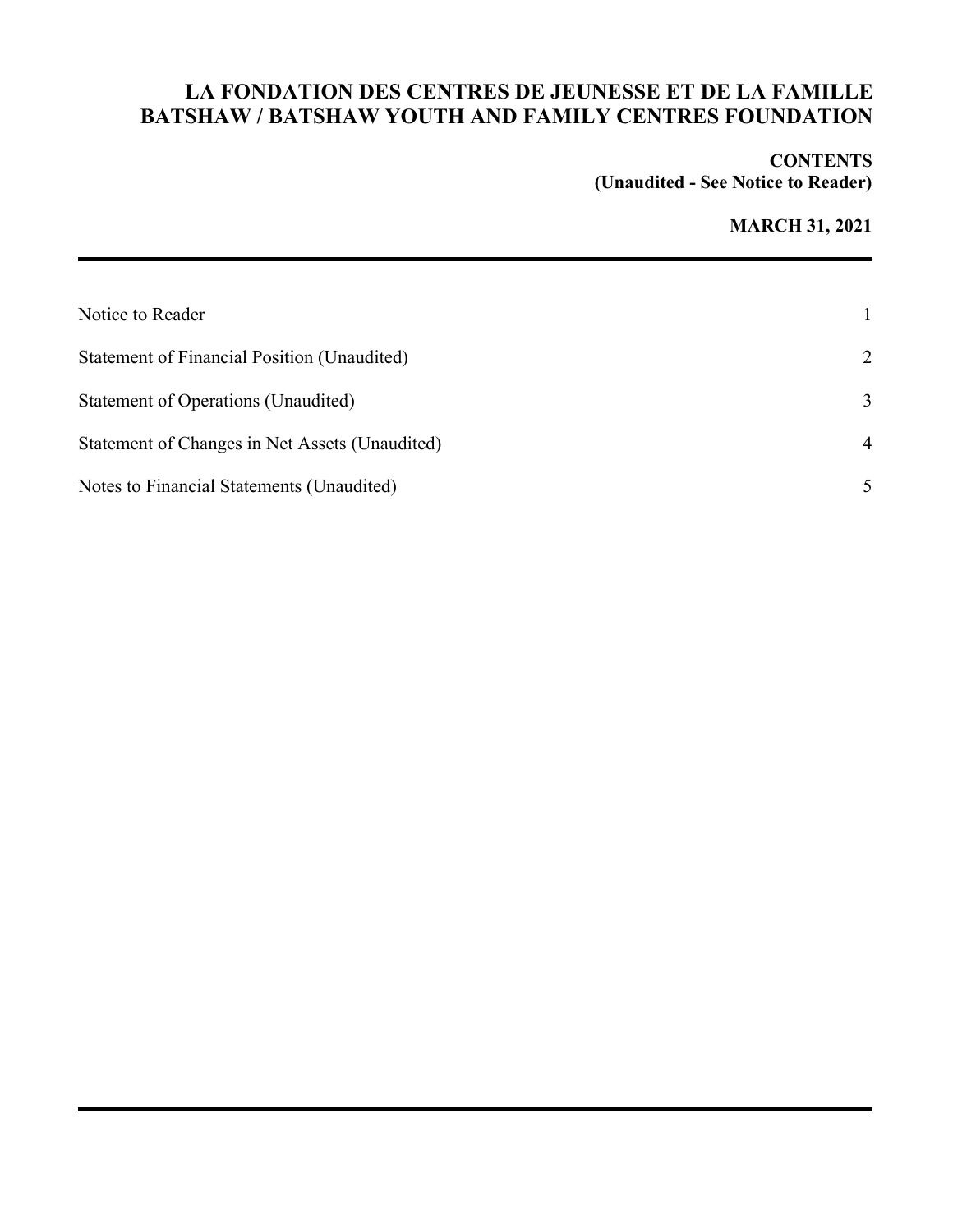# Gobeil Dickison sencri

Comptables Professionnels Agréés • Chartered Professional Accountants

#### **NOTICE TO READER**

On the basis of information provided by management, we have compiled the statement of financial position of **La Fondation des Centres de Jeunesse et de la Famille Batshaw / Batshaw Youth and Family Centres Foundation** as at March 31, 2021 and the statements of operations and changes in net assets for the year then ended.

We have not performed an audit or a review engagement in respect of these financial statements and, accordingly, we express no assurance thereon.

Readers are cautioned that these statements may not be appropriate for their purposes.

Prior to compiling **La Fondation des Centres de Jeunesse et de la Famille Batshaw / Batshaw Youth and Family Centres Foundation**'s financial statements, this accounting firm maintained the company's books of account and prepared several journal entries.

Gobeil Dickison LLP

Hudson, Quebec September 29, 2021

By, CPA, CPA permit no. 144616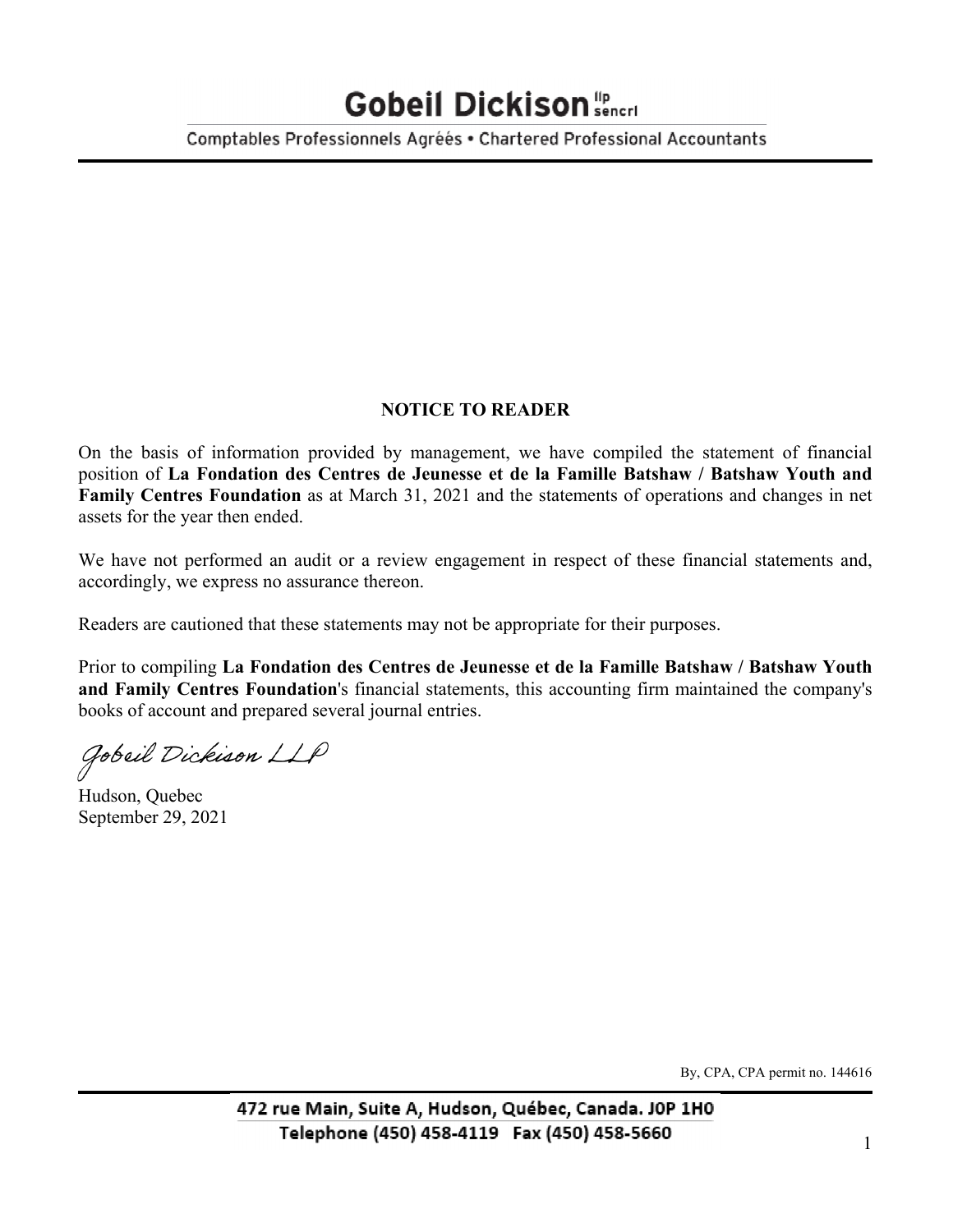#### **STATEMENT OF FINANCIAL POSITION (Unaudited - See Notice to Reader)**

### **AS AT MARCH 31, 2021**

|                                                                                                                               | 2021      | 2020      |
|-------------------------------------------------------------------------------------------------------------------------------|-----------|-----------|
|                                                                                                                               | \$        | \$        |
| <b>ASSETS</b>                                                                                                                 |           |           |
| <b>Current assets</b>                                                                                                         |           |           |
| Cash                                                                                                                          | 454,463   | 212,842   |
| Accounts receivable                                                                                                           | 5,776     | 8,736     |
|                                                                                                                               | 460,239   | 221,578   |
| Investments, at fair market value                                                                                             | 2,832,768 | 2,324,065 |
| <b>Property and equipment (Note 2)</b>                                                                                        | 761,241   | 761,241   |
|                                                                                                                               | 4,054,248 | 3,306,884 |
| <b>LIABILITIES AND NET ASSETS</b><br><b>Current liabilities</b><br>Accounts payable to CIUSSS de l'Ouest-de-l'Ile-de-Montréal | 132,382   | 120,673   |
| Accounts payable and accrued liabilities                                                                                      | 7,236     | 15,744    |
|                                                                                                                               | 139,618   | 136,417   |
| <b>Restricted contributions (Note 3)</b>                                                                                      | 459,952   | 234,865   |
| <b>Net assets</b>                                                                                                             |           |           |
| Invested in property and equipment                                                                                            | 761,241   | 761,241   |
| Internally restricted                                                                                                         | 100,005   | 100,005   |
| Externally restricted for endowments                                                                                          | 20,000    | 20,000    |
| Unrestricted                                                                                                                  | 2,573,432 | 2,054,356 |
|                                                                                                                               | 3,454,678 | 2,935,602 |
|                                                                                                                               | 4,054,248 | 3,306,884 |

Director: \_\_\_\_\_\_\_\_\_\_\_\_\_\_\_\_\_\_\_\_\_\_ Director: \_\_\_\_\_\_\_\_\_\_\_\_\_\_\_\_\_\_\_\_\_\_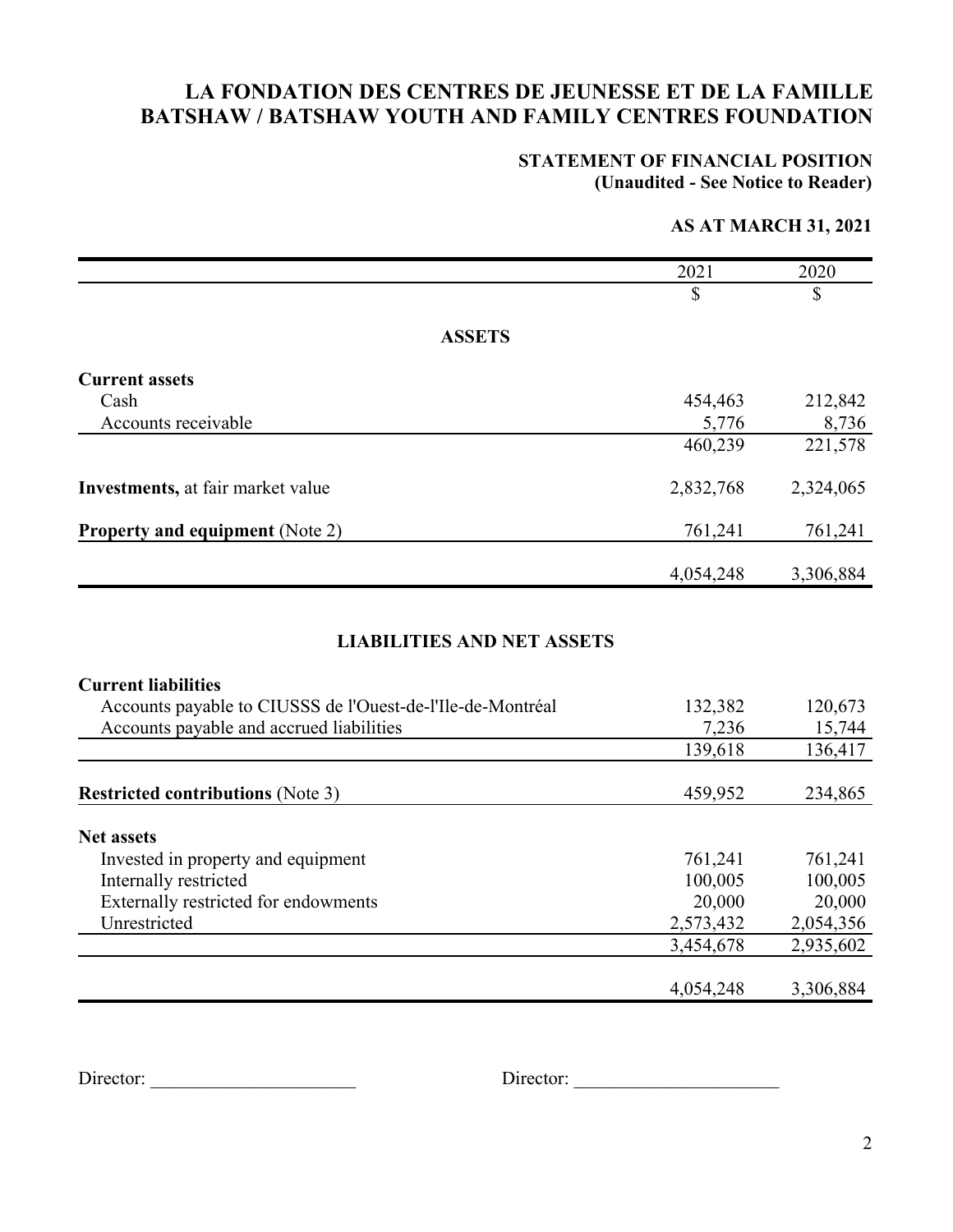#### **STATEMENT OF OPERATIONS (Unaudited - See Notice to Reader)**

#### **YEAR ENDED MARCH 31, 2021**

|                                                                 | 2021      | 2020       |
|-----------------------------------------------------------------|-----------|------------|
|                                                                 | \$        | \$         |
| <b>Revenue</b>                                                  |           |            |
| Unrestricted contributions                                      | 154,576   | 202,126    |
| Recognition of restricted contributions                         | 188,893   | 66,653     |
|                                                                 | 343,469   | 268,779    |
|                                                                 |           |            |
| <b>Expenditures</b>                                             |           |            |
| Operating                                                       |           |            |
| Administration                                                  | 21,798    | 32,736     |
| Professional fees                                               | 49,520    | 44,073     |
|                                                                 | 71,318    | 76,809     |
| Programs                                                        |           |            |
| Camp Weredale                                                   | 90,000    | 90,000     |
| Emergency financial assistance                                  | 19,346    | 20,114     |
| Move to independent living                                      | 6,000     | 7,500      |
| Scholarship                                                     | 51,105    | 65,417     |
| Special projects                                                | 92,907    | 41,942     |
| Specialized services                                            | 19,377    | 2,745      |
|                                                                 | 278,735   | 227,718    |
|                                                                 | 350,053   | 304,527    |
| Loss from operations before investment income                   | (6, 584)  | (35,748)   |
| <b>Investment income</b>                                        |           |            |
| Dividends                                                       | 41,266    | 28,907     |
| Interest                                                        | 16,403    | 31,638     |
| Foreign                                                         | 8,905     | 23,512     |
| Realized gain on disposal of investments                        | 55,911    | 64,477     |
| Unrealized gain (loss) on investments                           | 423,838   | (221, 243) |
| Investment management fees                                      | (20, 663) | (20, 476)  |
|                                                                 | 525,660   | (93, 185)  |
|                                                                 |           |            |
| Excess of revenue over expenditures (expenditures over revenue) | 519,076   | (128, 933) |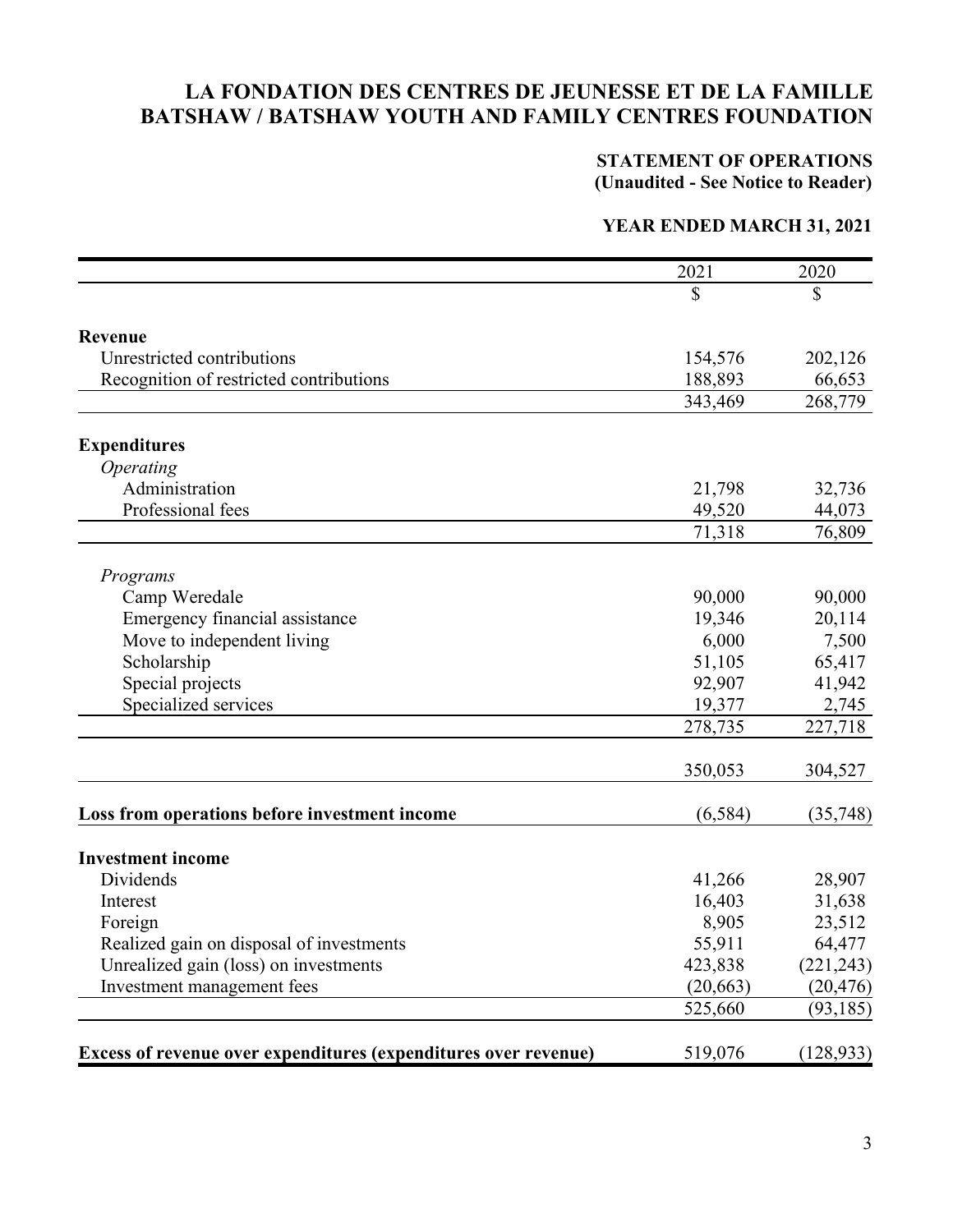# **STATEMENT OF CHANGES IN NET ASSETS**

**(Unaudited - See Notice to Reader)**

#### **YEAR ENDED MARCH 31, 2021**

|                                     |              |            | 2021           |              |           | 2020       |
|-------------------------------------|--------------|------------|----------------|--------------|-----------|------------|
|                                     | Invested in  |            | Externally     |              |           |            |
|                                     | property and | Internally | restricted for |              |           |            |
|                                     | equipment    | restricted | endowments     | Unrestricted | Total     | Total      |
|                                     | \$           |            | \$             | J            | \$        | \$         |
| Balance, beginnning of year         | 761,241      | 100,005    | 20,000         | 2,054,356    | 2,935,602 | 3,064,535  |
| Excess of revenue over expenditures |              |            |                |              |           |            |
| (expenditures over revenue)         |              |            |                | 519,076      | 519,076   | (128, 933) |
| <b>Balance, end of year</b>         | 761,241      | 100,005    | 20,000         | 2,573,432    | 3,454,678 | 2,935,602  |